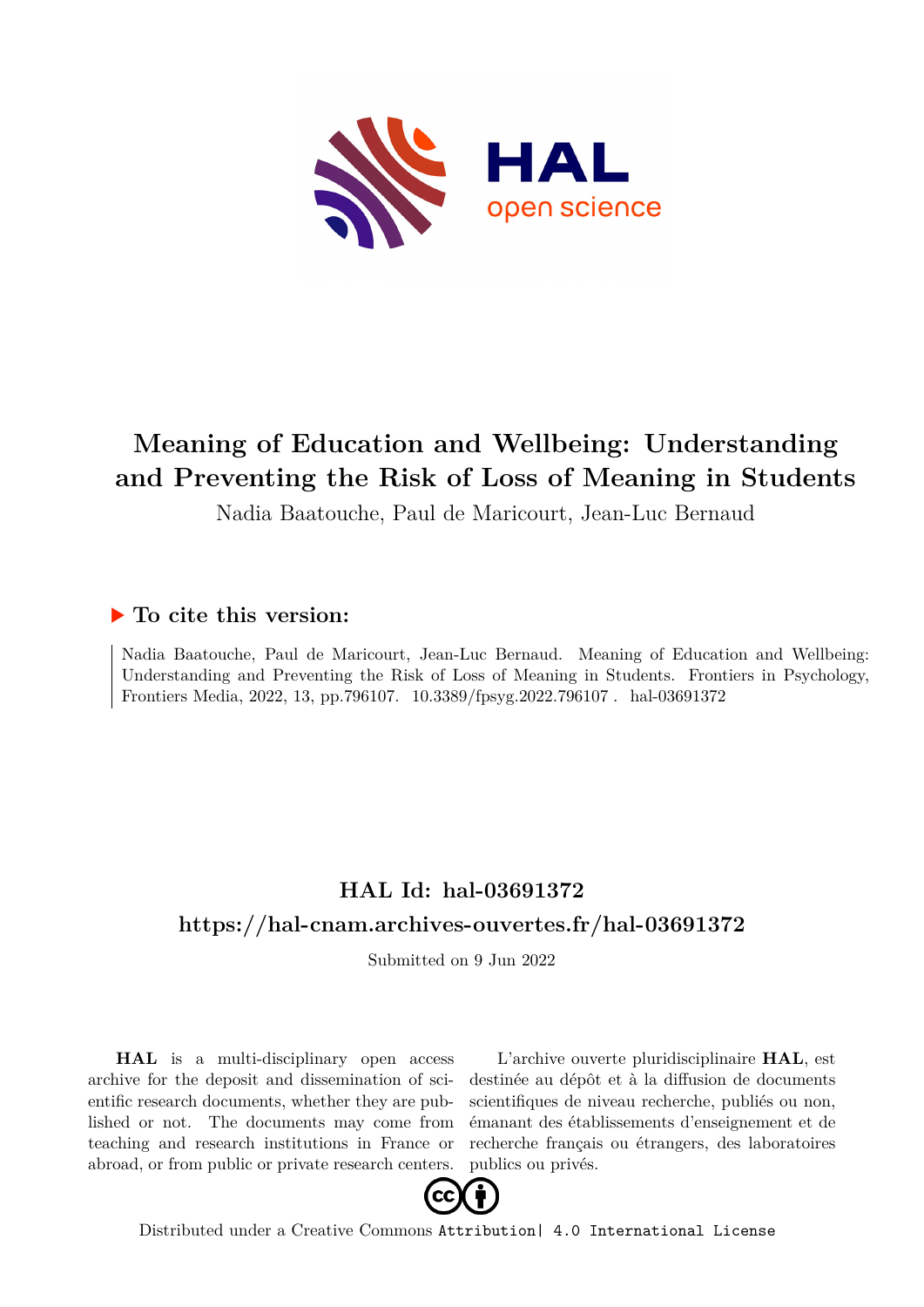



# [Meaning of Education and Wellbeing:](https://www.frontiersin.org/articles/10.3389/fpsyg.2022.796107/full) Understanding and Preventing the Risk of Loss of Meaning in Students

Nadia Baatouche1\*, Paul de Maricourt<sup>2</sup> and Jean-Luc Bernaud1

<sup>1</sup> Laboratoire du Centre de Recherche sur le Travail et le Développement (CRTD), CNAM, EA4132, Paris, France, 2 Independent Consultant, Fontenay-sous-Bois, France

The phenomenon of malaise is on the rise at universities, reflecting a deteriorating psychological state that is a combination of anxiety and stress factors. This psychological and emotional upheaval within students is indicative of a fundamental existential issue. In fact, hidden behind the choice of an educational program is the significance given by the student to their life goals. It is this dimension of attributing meaning to one's education and, more broadly, to one's life (the existential dimension) that we have sought to explore. We hypothesized that a stable investment in one's life goals and a sense of psychological wellbeing during one's studies could be fostered by reflective work done alongside the educational process. Our research took the form of a mixed methodological approach to the attribution of meaning to education, including an interpretive phenomenological analysis (IPA), and the experimentation of support for the meaning of education. Four dimensions of meaning were found to be observable in varying degrees in all students, each playing a specific role. Moreover, this research has confirmed that the meaning of studies is not to be understood solely in terms of education, but is part of a singular life story. Reflective work, developing meaning, facilitated by others (advisor, teacher, etc.) can help preserve/restore the feeling of wellbeing. It should be noted that, as the work presented in this article predates the pandemic, we will not address the amplifying effects of this health crisis on existential issues, which some recent studies are beginning to highlight.

Keywords: meaning of education, meaning, wellbeing, IPA (interpretive phenomenological analysis), reflexive approach, students

## INTRODUCTION

Evolving in a context of multiple crises and uncertainties (Coutinho et al., 2008; Arnault, 2021), and called upon to adapt quickly to the university environment (Boujut et al., 2009) regardless of their degree of autonomy, self-esteem, and emotional stability, students react mainly (and sometimes sequentially) in two ways: by fully engaging in the acquisition of knowledge and skills deemed useful for their career life, at the cost of excelling in their work (intensive investment), or by developing negative affects — boredom, stress, fear of failure, questioning of their own choices, etc., - which can lead to disengagement or even dropping out (Falissard, 2019). How can we maintain the student's commitment or allow them to reinvest in a course that has become a source of psychological wellbeing? Considering

#### **OPEN ACCESS**

Edited by:

Hans Henrik Knoop, Aarhus University, Denmark

#### Reviewed by:

Stella Guarnieri, University of Bergamo, Italy Toma Strle, University of Ljubljana, Slovenia

\*Correspondence: Nadia Baatouche nadia.baatouche@gmail.com

#### Specialty section:

This article was submitted to Positive Psychology, a section of the journal Frontiers in Psychology

Received: 15 October 2021 Accepted: 18 January 2022 Published: 28 February 2022

#### Citation:

Baatouche N, de Maricourt P and Bernaud J-L (2022) Meaning of Education and Wellbeing: Understanding and Preventing the Risk of Loss of Meaning in Students. Front. Psychol. 13:796107. doi: [10.3389/fpsyg.2022.796107](https://doi.org/10.3389/fpsyg.2022.796107)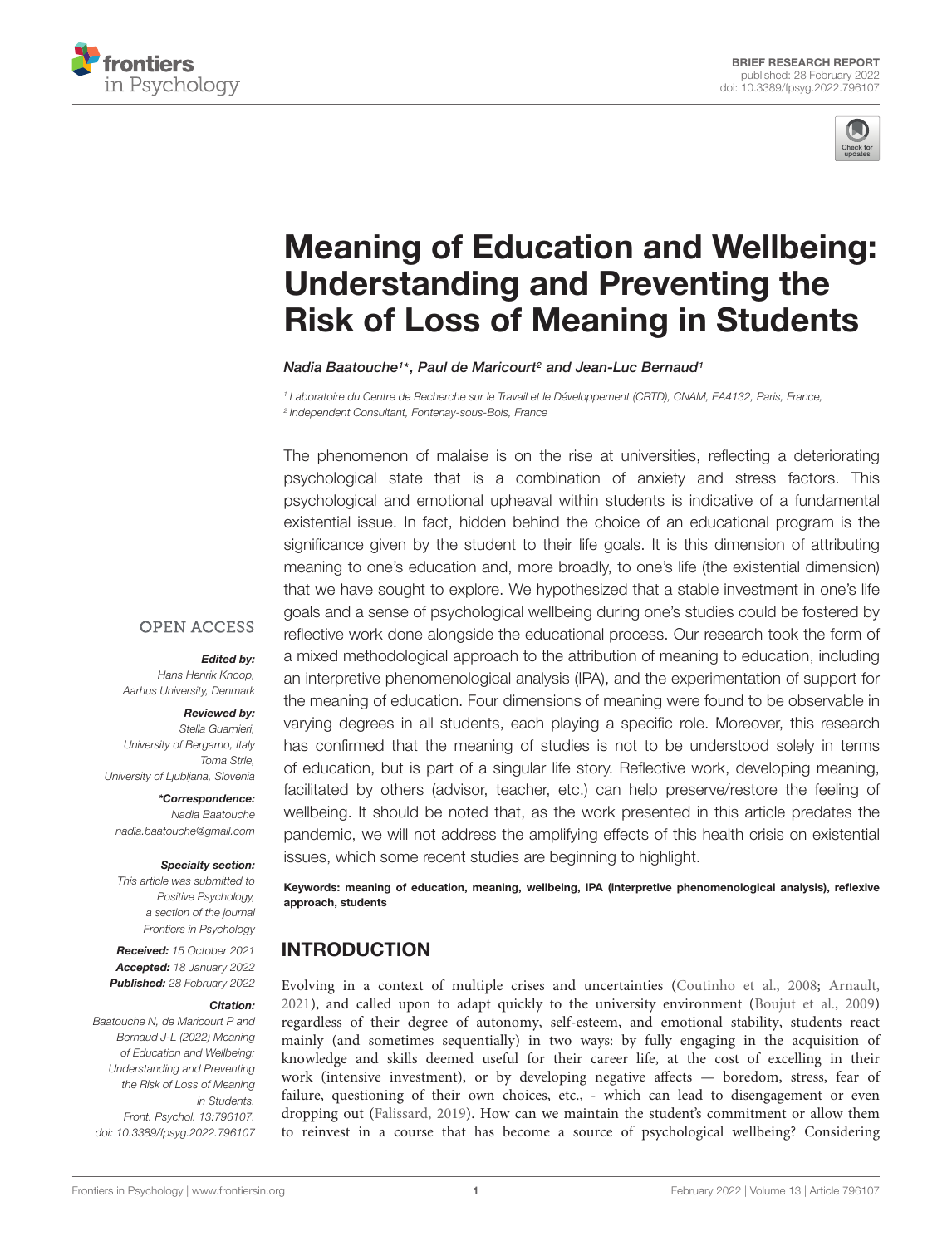that future plans - which have become non-linear - are now linked to existential questions and the meaning of work (Yalom, 2008; Bernaud, 2016, 2021), it seems essential to us to help the student adopt a reflective stance toward their experiences.

Thinking and thinking about oneself in a learning situation would contribute to a better understanding of one's existence, to the development of new behaviors, less focused on the goal of obtaining a degree to the detriment of one's psychological wellbeing, and closer to oneself, one's needs, and one's priorities in life (Henderson-King and Mitchell, 2011). What kind of support could help to ensure a serene (re)investment in university education? This is the question we tried to answer in a recent Ph.D. research project based on a mixed empirical approach, taking advantage of an interpretative phenomenological approach to build a device to support meaning (Baatouche, 2020).

## From School to University

Whether enrolled in initial or continuing education, the student is always a former high school student. For them, university studies will often appear to be a continuum or a renewed thread in relation to their schooling. They will nevertheless mark a break, requiring a reworking of the meaning attributed to learning.

On entering university, learning and the particular place in which it takes place still bear the imprint of the meaning previously attributed to school. This meaning of school has itself been drawn from inherited cultural capital (Bourdieu and Passeron, 1971), which is made up of parental educational practices, beliefs and values of the environment, etc.

Inherited cultural capital constitutes a mental, symbolic and cognitive tool that allows us to interpret the world in which we evolve from childhood (Baatouche, 2020). Taking a step back from our primary culture can be done at school and at university through a reflective and hermeneutic pedagogy, allowing for a distancing, a step back, a reworking of meaning (Dumont, 1968). Thus, Zakhartchouk (1999) sees the teacher as a potential "cultural facilitator," guiding the learner in a in a reflexive approach allowing the elaboration of a new meaning.

Furthermore, according to Paivandi (2018), the young learners entering college must transition from being a high school student to being a college student. During this transition, they are called upon to change their relationship to the object of learning, their relationship to knowledge, and their way of learning. College constitutes not only a new way of conceiving knowledge, by requiring independence and intellectual engagement, but also a space for questioning the meaning of one's education. The student must therefore undergo a real intellectual transformation.

While as a high school student, they were learning to comply with parental orders (utilitarian function) or for the pleasure of acquiring knowledge (epistemic function). Now, as a university student, they must choose a course of study based on their personal and professional life goals.

The direction, which was previously undefined or imaginary, must become clearer in order to sustain a long-term motivated effort. The student also becomes aware of a timeframe (quarter and academic year) in which this mobilization takes place so as to empower them to take charge of their lives.

During this period of study, the meaning attributed to the learning process is transformed through interaction with the social (outside the university) and educational environment (Bloomer and Hodkinson, 2000). Learning then combines as many meanings as the number of situations encountered.

As for older students, returning to their studies, armed with experience of professional life, they are experiencing another major form of transition. This transition, often linked to their professional development, leads to a redefinition of their motivations for studying and an upheaval in the way they invest time, learning and social relations.

In the end, always marked by a cultural heritage and a life history, the meaning comes from the links that the learner weaves between their education, the environment in which it takes place, its content, past experiences (of learning) and their future plans. Major bad experiences can impregnate the meaning attributed to education, leading to malaise. The establishment of an internal dialogue between the individual as a person and the individual as a learner will make it possible to sort out their thoughts, in order to clarify what led them to choosing this course of study, in order to persevere by having attributed a new meaning to their educational plans, or to change the course of study with full knowledge of the facts.

## Expressions of Malaise at Universities

Students live and search for their bearings in a fluid society (Bauman, 2013) marked by a continuum of transformations and experiencing a succession of crises (economic, philosophical, spiritual, and health). Finding meaning is all the more vital to them. According to Falissard (2019), the competitive world places students in a climate of permanent tension, resulting in either an appetite for challenge or unhappiness: stress, educational phobia, social and family isolation. Verger et al. (2010) note that approximately forty to fifty-six percent of students report a state of anxiety.

DeWitz et al. (2009) focus on students without a life plan. Being immersed in the academic environment leads them to question the meaning of their existence, developing a feeling of malaise. Therefore, students experience the university experience only through this feeling of too little existence. They focus on the passing of time and their belief in their abilities diminishes, sliding from boredom to more or less accentuated forms of depression.

The forms of unhappiness at universities are sometimes spectacular. Thus, the hikikomori phenomenon happens, voluntary home confinement which is characterized by social withdrawal, lasting from a few weeks to several years (housebound syndrome), becoming an exclusively virtual communication with the surrounding environment. This is a prevalent phenomenon in Japan where it affects 46% of students and is now also found in France (Fansten and Figueiredo, 2015). We are not referring to the confinement measures imposed, since the completion of this study, during the health crisis (also a source of isolation and discomfort for many students).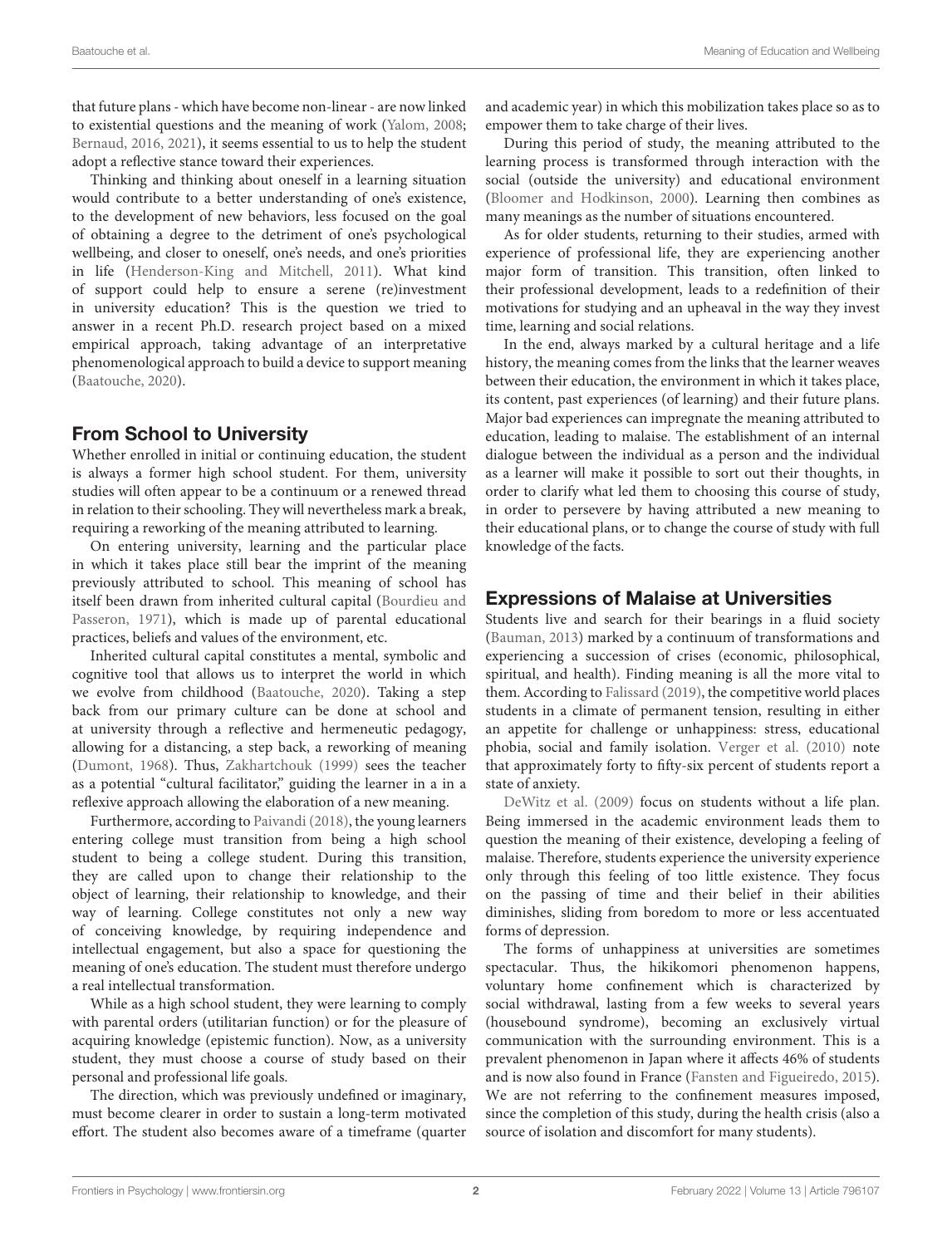The intensity of engagement in the university environment can lead some workaholic students (Chamberlin and Zhang, 2009) to no longer meet their psychological needs. Other areas of life are neglected (Bovornusvakool et al., 2012). This overcommitment clearly detracts from student wellbeing. Libert et al. (2019) found a correlation between overcommitment (workaholism) and academic burnout.

These various phenomena, which reflect a deterioration in the relationship with learning at the university, are often the beginnings of a complete drop-out of a student who is suffering. They can be studied in terms of meaning (Baatouche, 2021; Baatouche et al., 2021).

## Meaning, a Key Determinant of Psychological Wellbeing

For Kasser and Ryan (1996), intrinsic motivation aimed at inner satisfaction (as opposed to extrinsic motivation, which is focused on materialistic goals and aims for reward) is a key factor in meaning attributed to academic training. According to the flow theory (Csikszentmihalyi and Csikzentmihaly, 1990), individuals who carry out a daily activity that is closely linked to their intrinsic motivations experience a high degree of meaning and wellbeing, enabling them to develop confidence and autonomy.

Henderson-King and Mitchell (2011) join this vision, while taking an existential approach: motivations (intrinsic or extrinsic) are linked to life experiences to which one has attributed a meaning that a reflexive approach can reveal and change.

Life events related to university learning play a role in building and finding meaning (King and Hicks, 2009). According to Gómez González et al. (2013), the meaning of education is not reduced to a search for meanings, but stems from an exploration of oneself, one's life experiences, and one's relationship with others and the world.

By facing new situations and environments, students are able to revise and refine the meaning they attribute to their education. However, this process can be perilous when support from a professional (teacher, advisor, etc.) is not provided. To encourage this metacognitive process which allows one to go beyond one's first interpretations impregnated with affects, the use of narrative and more specifically the use of the explicitation interview is recommended (Vermersch, 2012).

The explanatory interview leads the student to describe his life experience (in particular his presence in education), to observe his ways of acting and to put them in connection with his judgments, his thoughts, the influences the environment in which it operates (Balas-Chanel, 2002). This reflective posture leads the student to a reflective awareness, leading him to go beyond his implicit, to give a more objective meaning to his actions and experiences. Analyzing your experience as a spectator is not a spontaneous act. Nonetheless, learning to learn from one's life, that is to say to "thoughtful consciousness," makes it possible to give meaning to what seems to be lacking (Vermersch, 2019).

Each student can assign meaning to their education (DeWitz et al., 2009). To do so, they must have the courage to face their freedom to act, choose to reinvest the meaning of their attendance at a course in an authentic way and persevere (excelling) or revise their plans (reinvesting themselves elsewhere), and in both cases take responsibility for it. This choice of authenticity, which comes under the heading of a work of better self-knowledge with a view to fully engage one's existence (Jaspers, 1989), proves to be a factor of wellbeing (Forest et al., 2012; Bernaud et al., 2019).

The meaning of education experienced through a reflective process in fact generates a feeling of wellbeing (Guimard et al., 2015). It should be noted that there are two forms of wellbeing: subjective wellbeing and psychological wellbeing. Subjective wellbeing is characterized, according to Diener (1984), as the sum of an affective component, a cognitive component and a feeling of life satisfaction. Psychological wellbeing, which is oriented toward an existential perspective and takes into account the way in which the individual interacts with the world, is made up, according to Ryff (1989), of six components: a perception of autonomy, self-acceptance, a perception of mastery over the environment, a degree of personal accomplishment, positive relationships with others and life goals.

Futhermore, the psychometric instrument Questionnaire for Eudemonic Wellbeing "QEWB" (Waterman and Waterman, 1972) offers an assessment of meaning as an indicator of the wellbeing of students. Tested on a sample of  $N = 7,334$ students, it consists of four items related to the notion of wellbeing.

## OBJECTIVES AND HYPOTHESES

September 2018 through January 2020, we conducted a study whose main objective was to analyze and understand, from an existential perspective, the psychological resources that students can activate in order to attribute meaning to their training. Our wish was to propose to professionals an approach to vocational guidance centered on meaning and reflexivity.

We postulate two hypotheses:

Hypothesis 1: Seeking the meaning of an education through a reflective guidance would increase the student's sense of psychological wellbeing by promoting more authentic choices.

Hypothesis 2: A reflective approach to one's life experiences would enable the student to clarify their choices and attribute a high level of meaning to their education.

To verify our hypotheses, we chose to conduct twophase research: an analysis phase and an experimental phase (Baatouche, 2021). The first phase consisted of exploratory research conducted on a sample of five students, based on an interpretative phenomenological analysis (IPA). The objective was to identify, through an analysis of life experiences and in particular learning experiences, the meanings attributed to the education. Then, questioning the impact of an accompaniment to the meaning on the serene (re)investment of the university formation, we elaborated and tested a device of reflexive accompaniment, by constituting two independent samples of students, allowing a comparison (experimental sample  $N = 32$ and control sample  $N = 11$ ). Then, examining the mode of guidance in the sense that could enable a serene (re)investment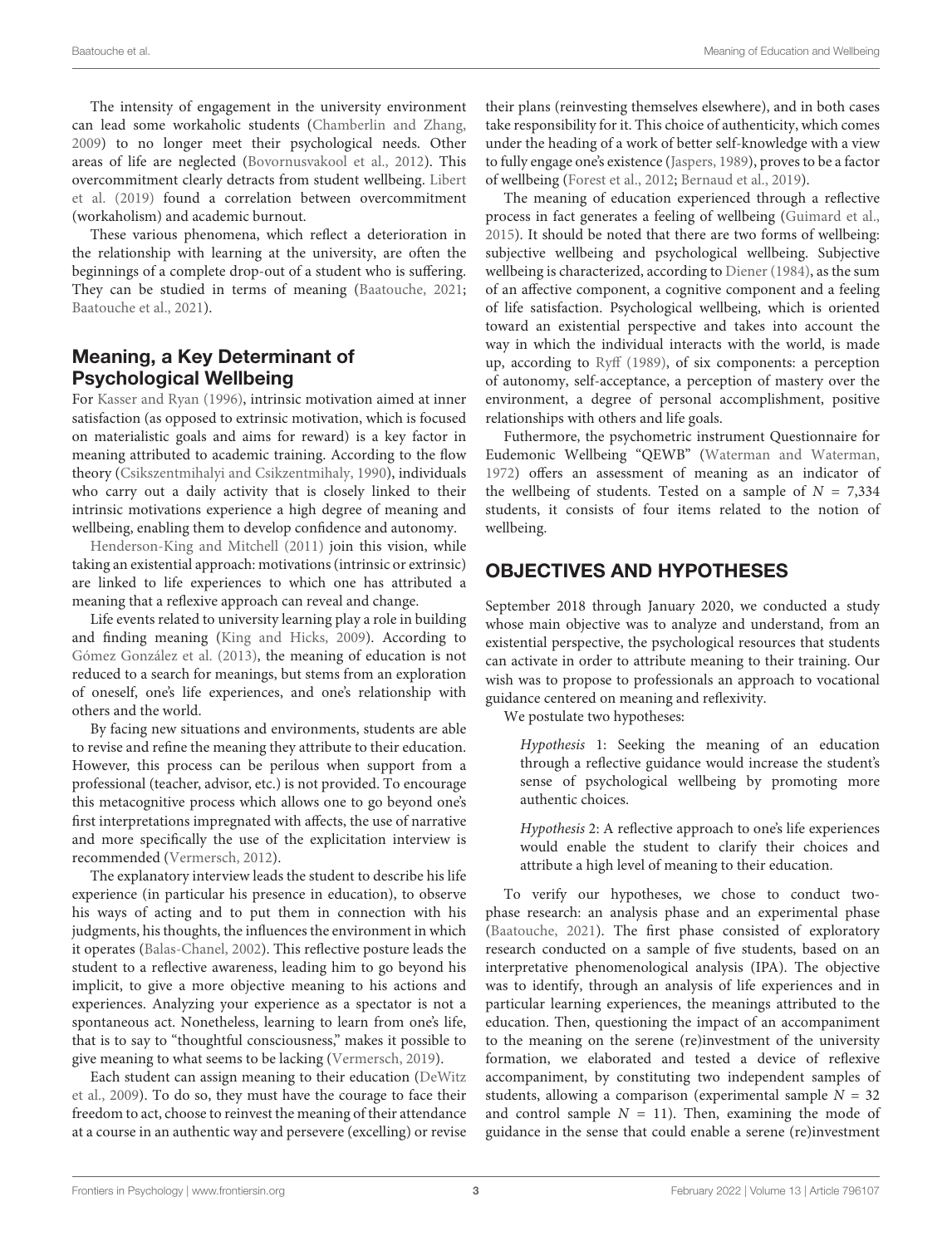in university education, we developed a reflective device with two independent samples, making a comparison possible (experimental sample  $N = 32$  and control sample  $N = 11$ ). The objective of this second phase was to measure the effects of reflective guidance on the development of meaning in life and education, vocational choices and wellbeing.

#### **METHODOLOGY**

#### Choosing a Mixed Approach

In order to shed light on the meanings that a student attributes to their attendance in education, we chose a qualitative method: the interpretative phenomenological analysis (IPA). This methodology which uses autobiography, promotes a process of objectification by gradually taking a distance. This movement allows the student to shed old meanings (linked to beliefs and presuppositions) and the affects that accompany them. The process thus makes it possible to approach the student "authentic individuality" (Husserl, 2004).

Originating in the therapeutic field and recently used in guidance research, IPA is an inductive method for understanding complex psychological phenomena (Smith et al., 2009; Baatouche, 2020; Bernaud, 2021). IPA, which uses the semi-structured, in-depth interview as a technique, requires the researcher to shed presuppositions and position the participant as co-researcher, having his own knowledge of himself. In this, this innovative approach differs from other meaning exploration methodologies, such as the Family Semantic Grid (Ugazio et al., 2018). Indeed, during the IPA, meaning themes are not pre-existing to the interviews; they are determined by the very content of the interviews.

In the end this approach has proven to be very appropriate in order to closely examine the major experiences that generate wellbeing or malaise; to better understand the meaning that the student attributes to his presence in education. To encourage this metacognitive process, the use of narrative and more specifically the use of the explanatory interview is recommended and to their existence, and to enable them to transform this meaning.

In addition to the individual IPA interviews, we then set up quantitative research based on the results of experimenting with an innovative method of support for the meaning of education. This method, entitled Meaning of Life - Meaning of Education (SVSF), was previously developed based on two methods of guidance, Meaning and Life Goals (Gómez González et al., 2013) and Meaning of Life, Meaning of Work (Bernaud et al., 2015).

Our Meaning of Life, Meaning of Education (SVSF) program, consisting of five group sessions and three individual interviews (approximately 22 h total), is an innovative approach to supporting meaning and plans through its reflective and pedagogical methodology [a hermeneutic approach, based on exchanges between peers and with the facilitators and on a personal, confidential logbook designed to record one's thoughts (Baatouche et al., 2021)], focusing on existential soul-searching and on the meaning of one's plans.

Thus, SVSF constitutes a reflective process that engages the student in the development of new knowledge about the self; its relationship to the self, to others, to time, to socio-emotional judgments (Sylvestre, 2013). This knowledge can guide current or future vocational choices (Boutin and Lamarre, 2008). The student distances himself from certain beliefs, for example that of being driven by determinism, and opens up to new choices, projects that take into account his way of being, his life history and values, and his limits (Allouche, 2012).

Our quantitative study made it possible to measure the presence of the effects of SVSF guidance on two dimensions: the dimension of the meaning of life and the dimension of the meaning of education.

#### **Participants**

Two cohorts of students of all ages who are questioning the meaning of their education but who do not have a severe pathology (proven depression, addictions, etc.) made up this research between 2018 and 2020. More specifically, for this research, we have chosen to include in our cohorts students in initial and continuing education, these two college audiences who, during their educations, are sometimes mixed together and sometimes benefit from distinct classes.

The first cohort (IPA approach) consisted of five students who perceived their education as a foundational experience, their number corresponding to the recommendations of Smith and Osborn (2004) and Clarke (2010). These students, all of whom were female, were enrolled in a Master's degree in humanities  $(N = 4)$  and a doctorate in automotive engineering  $(N = 1)$ .

The second cohort (SVSF device) was composed of 43 students questioning the meaning of education, constituting the experimental sample  $(N = 32)$  and the control sample  $(N = 11)$ . All the participants had similar socio-demographic characteristics. Thus, in terms of gender distribution, the majority of participants were women (69% for the experimental group and 73% for the control group). On the other hand, the average ages of the experimental group ( $M = 44$  years,  $ET = 8.71$ ) and the control group ( $M = 36$  years, ET = 10.27) were significantly different, and the same was true for the education levels; 45% of the participants in the experimental group had a majority of students with 2–3 years of higher education, while 73% of the students in the control group had a majority of students with 4 years of higher education.

#### Procedure

For the first cohort, in order to lead the participant to an IPA understanding of their life experiences, three interviews were scheduled: during their education (T1), 3 months after the end of their education (T2), and 6 months after the education (T3). These three phases were preceded by a preliminary interview to discuss ethical considerations and to obtain free and informed consent.

Designed as a "question pool" used in a flexible and nonexhaustive way, an IPA interview guide structured the three phases, addressing the idiosyncrasy of lived experiences, the influence of the environment (Bernaud, 2018), the components of meaning as a process - directional meaning and meaningful meaning (Bernaud et al., 2020), and life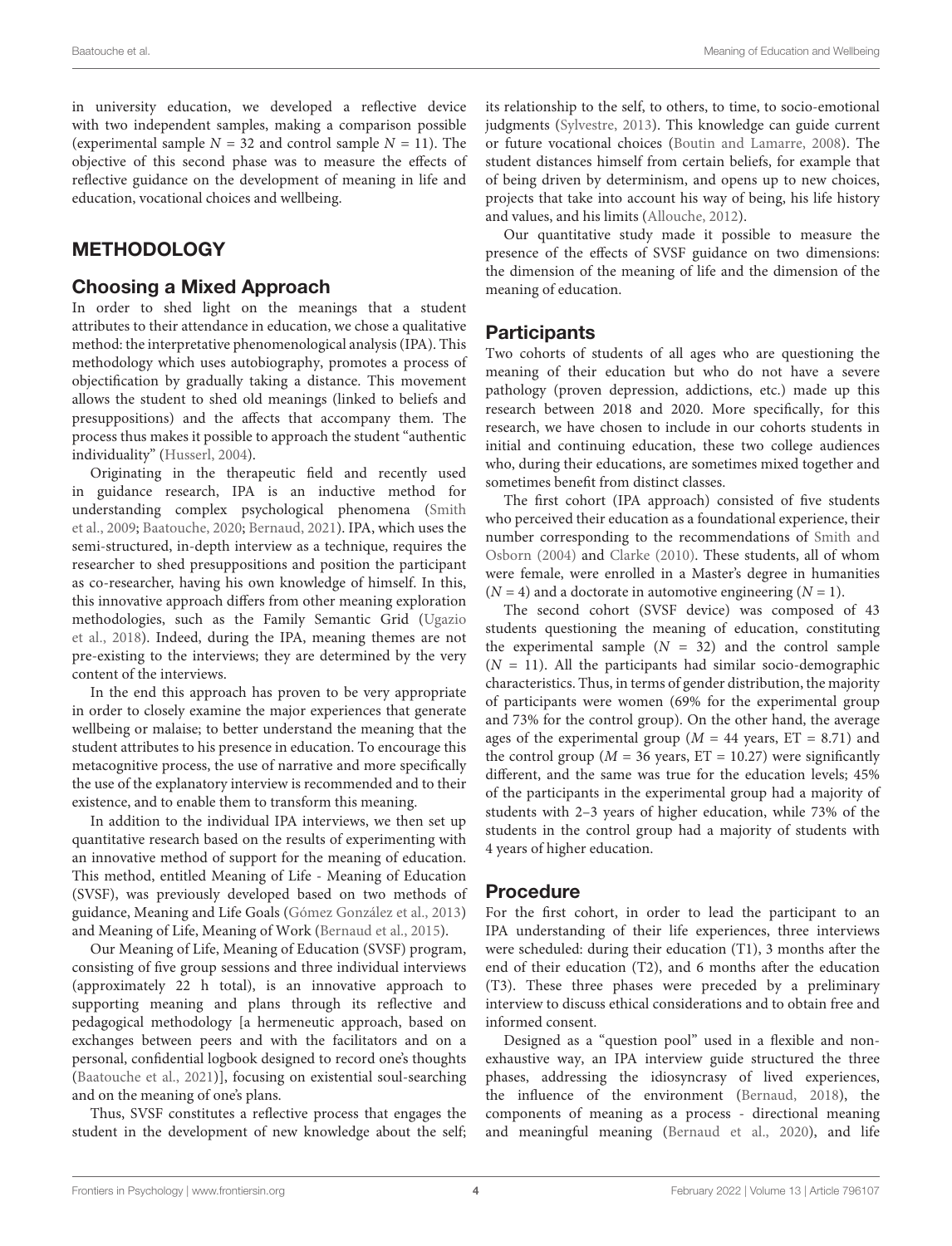satisfaction (Diener and Tay, 2016). A participant zero helped validate the understanding and consistency of the guide.

For the second cohort, all participants, including those in the control group (Gaudron et al., 2001), individually completed an anonymous self-evaluation questionnaire on the meaning of life and the meaning of education in the pre-test phase 1 week before the beginning of the guidance and in the post-test phase 1 month after exiting the guidance in order to measure the effects. In addition, the participants in the control group received guidance on career choice, but not on the meaning.

#### Data Collection

For our first research phase (IPA), a rigorous transcription of the body of interviews was a preliminary step. During the interviews, we also wrote down the emotional expressions. It should be noted that the first transcript was made based on a randomly selected recording (Smith et al., 2009).

The next step consisted of listening to and conscientiously reading the participant's three interviews in order to identify key words and produce the beginnings of an analysis and understanding. After identifying the theme changes, the body of work was broken down. The items were arranged in a table with three entries: emerging themes, initial transcripts and exploratory comments (descriptive, linguistic, and conceptual). Grouping by themes of meaning present in at least 50% of the sample resulted in the addition of a fourth entry called "clustering." The procedure was then applied to each of our participants.

For our second research phase (SVSF), two dimensions of meaning were measured by questionnaire: (1) the meaning of life and (2) the meaning of education. The meaning of life dimension consists of the following scales: SWLS (Diener et al., 1985), fulfillment "Flourishing scale" (Diener et al., 2010), MLQ (Steger et al., 2006), and Meaning as a process (Bernaud et al., 2015). The Meaning of Education scale is a variant of the Meaning of Work scale (Bernaud et al., 2015). All items were measured using a seven-point Likert scale, where 1 means "strongly disagree" and 7 means "strongly agree."

The internal consistency of the scales ranged in the pre-test phase between  $α = 0.74$  and  $α = 0.89$  and in the post-test phase between  $\alpha = 0.68$  and  $\alpha = 0.85$ . Only the consistency of the Flourishing scale shows a reliability level in the post-test phase that is slightly lower than  $\alpha = 0.70$  (**Table 1**).

#### RESULTS

#### Analysis of the Participants' Speech Using the Interpretive Phenomenological Analysis Approach

We will focus here on the elements emerging from the IPA analysis that are most likely to show the links between the meaning of education and psychological wellbeing.

Four main aspects of the meaning of education emerged from the participants' accounts of their life experiences: (1) An "intrinsic sense of education" dimension, where the learner connects to their needs related to the sensory and perceptual

aspects; (2) An "existential meaning of education" dimension, where the learner's life path and the university's timeframe are discussed through the prism of the experience of being; (3) An "extrinsic meaning of education" dimension, where the learner develops their relationship with the world and connects them to others; (4) Finally, a "technical meaning of education" dimension, where the learner safely adapts to the environments in which they evolve (**Table 2**).

The "intrinsic meaning of education," "existential meaning of education" and "extrinsic meaning of education" dimensions and some of their sub-dimensions reveal the unique place of psychological wellbeing in the student's life. We will illustrate this with verbatims.

The "intrinsic meaning of education" refers to values deeply embedded in and for the self. These values are essential to the individual, independently of their objective utility.

"Why these studies? because I like to get involved in projects like this that interest me, that I am passionate about."

Intrinsic meaning is part of the pleasure-displeasure axis. This dimension encompasses several sub-dimensions, among which we will highlight the joyful learning. Joyful learning is the happiness generated by knowledge in the student, his or her delight in the learning situation or in the idea of learning itself (Nietzsche).

"I like to learn, I like to study, I'm always up for discovering new things in this training."

"I have a personality that likes to think in the abstract. I have always had a desire to learn, which is why I enrolled in this education."

The "existential meaning of education" dimension establishes a link between the act of existing and life satisfaction. The phenomenological approach led each student not only to explore whether their life was satisfying, but to determine through their own history what it meant to have a satisfying life. Throughout their interview, the students detach themselves from a jerky, exhaustive chronological account, which seemed to make up their identity, in order to reach a more elaborated view, allowing them to evaluate with more hindsight the extent to which their life seems satisfying and in relation to what.

The "existential meaning of education" dimension encourages a realization of the authentic self in education, with the student building a new bridge between their existing self and their relationship to the world, allowing them to develop a sense of wellbeing.

"I think I got into this training unconsciously, and what kept me going is that it makes me exist."

This dimension encompasses several sub-dimensions, among which we will highlight here the therapeutic meaning which concerns subjects who have gone through traumatic life situations leading to social exclusion or emotional difficulties (Gergen, 2015). The therapeutic meaning encompasses themes such as: flourishing (Guimard et al., 2015), distress, recognition, self-confidence, self-esteem, and identity.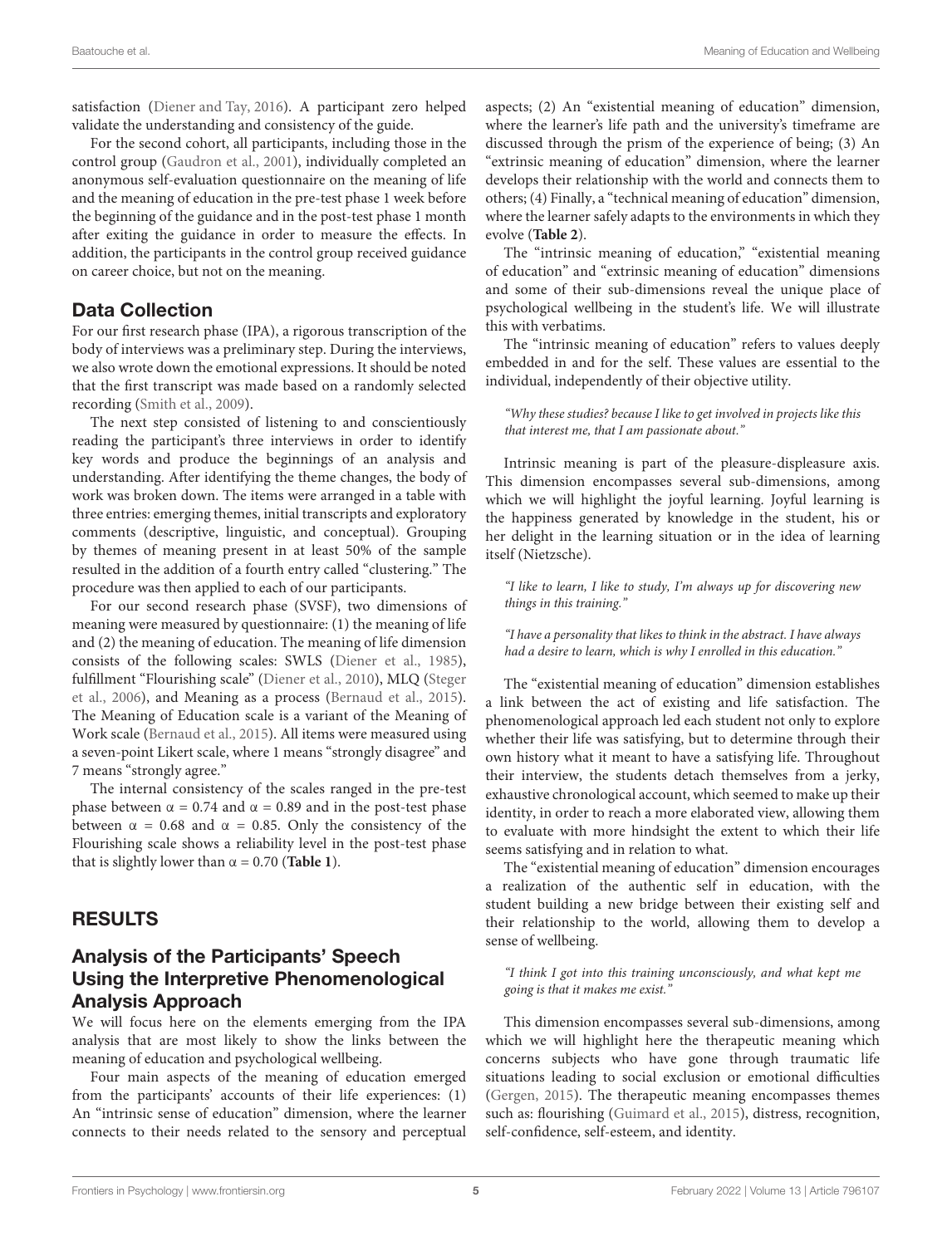#### Baatouche et al. Meaning of Education and Wellbeing

#### **TABLE 1** | Pre- and post-test SVSF measurement instrument  $(N = 43)$ .

| <b>Dimensions</b>        | <b>Scales</b>           | <b>Subscales</b>        | Pre-test's $\alpha$ | Post-test's $\alpha$ |
|--------------------------|-------------------------|-------------------------|---------------------|----------------------|
| (1) Meaning of life      | <b>SWLS</b>             |                         | 0.84                | 0.76                 |
|                          | Flourishing scale       |                         | 0.76                | 0.68                 |
|                          | <b>MLQ</b>              | Search for meaning      | 0.81                | 0.84                 |
|                          |                         | Presence of meaning     | 0.82                | 0.77                 |
|                          | Inetop meaning scale    | <b>Direction</b>        | 0.89                | 0.85                 |
|                          |                         | Meaning                 | 0.76                | 0.75                 |
|                          |                         | Sensation               | 0.75                | 0.74                 |
| (2) Meaning of education | Education direction     | Education direction     | 0.74                | 0.70                 |
|                          | Education meaning       | Education meaning       | 0.80                | 0.70                 |
|                          | Psychological wellbeing | Psychological wellbeing | 0.80                | 0.78                 |
|                          | Joyful learning         | Joyful learning         | 0.78                | 0.70                 |

#### TABLE 2 | Extract of the various emerging themes and grouping by clusters.

|                                                                                             | I- Existential meaning   |
|---------------------------------------------------------------------------------------------|--------------------------|
| <b>Meaning of time</b>                                                                      |                          |
| <b>Meaning of experience</b>                                                                |                          |
| Recollection                                                                                |                          |
| Event experienced as painful Event experienced<br>as traumatic                              |                          |
| <b>Relationship to timeframe</b>                                                            |                          |
| Feeling of wasting time                                                                     |                          |
| Feeling of never having taken the time to know<br>oneself Feeling of not having enough time |                          |
| Desire to take time for oneself                                                             |                          |
|                                                                                             | Satisfaction with life   |
| Search for satisfaction with life                                                           |                          |
| Quest for existential success Desire for<br>satisfaction with life                          |                          |
| Self-injunction to satisfaction with life                                                   |                          |
|                                                                                             | II- Meaning of education |
|                                                                                             | Search for meaning       |
| Reflexivity                                                                                 |                          |
| Reflexivity on education and training                                                       |                          |
| Reflexivity on the goal to be reached through<br>education                                  |                          |
|                                                                                             | Presence of meaning      |
| Level of presence of meaning                                                                |                          |

"I need to take this course to have more confidence in myself et al.so in relation to the way others and society look at me."

"I wanted to study.to be somebody. To be someone is to know things, to be respected, not to be a loser.'

"Thanks to the training I have reconstructed myself, I have discovered myself with strengths that I never imagined. I think that this training course is somewhere to repair what was left behind, what was neglected 12 years ago."

The "extrinsic meaning of education" dimension also includes various sub-dimensions, among which we will point out the eudemonic meaning, or the search for achieving prescribed goals that contribute to the wellbeing of the family and the community

(Seligman, 2002). Here the student aspires to build their academic and professional life orientation from the perspective of maintaining the wellbeing of their family unit. In general, the IPA reveals that family demands may have been destabilizing, even distressing, for these students, who have given up, at least temporarily, on affirming themselves as existing beings, in order to give themselves to those around them. This is their priority, which will perhaps later be reversed in favor of a subsequent consideration of the self, of one's own psychological wellbeing.

"With this training I want to do better than my parents did for them. To say that they sacrificed for something. I feel indebted to my parents."

"This training proposed by my mother has allowed me to see many things and to have another way of thinking, to be well."

## Analysis of SVSF Device Effects by Hegde's g

Applying Hedge's g, appropriate for our sample sizes (Watson et al., 2016), reveals an overall average effect of  $g = +0.69$ for the experimental sample  $(N = 29)$  (**Table 3**). Thus, all of Hedge's g indicators, measuring the strength of a change for SVSF participants, confirm the presence of effects. SVSF affects meaning of life ( $g = +0.69$ ), meaning of education  $(g = +0.73)$ , life satisfaction  $(g = +0.78)$ , sense of fulfillment  $(g = +0.71)$ , search for meaning  $(g = +0.86)$ , presence of meaning ( $g = +0.81$ ), direction in life ( $g = +0.72$ ), the meaning given to their education ( $g = +1.05$ ), the direction given to their education ( $g = +0.72$ ), and the feeling of psychological wellbeing in education ( $g = +0.66$ ). Questioning the relationship between the meaning given to one's life and one's education is therefore relevant. They also confirm that questioning meaning leads the individual to overcome obstacles encountered in his or her personal life and/or education.

Concerning the control group  $(N = 11)$ , the results obtained indicate a global average effect of  $g = +0.36$ , which results in a small size effect (**Table 4**). More specifically, the overall results of the control group show a significantly lower level of meaning of life and a significantly lower level of meaning of education than the experimental group. Thus, the SVSF guidance would have contributed to an important and significant improvement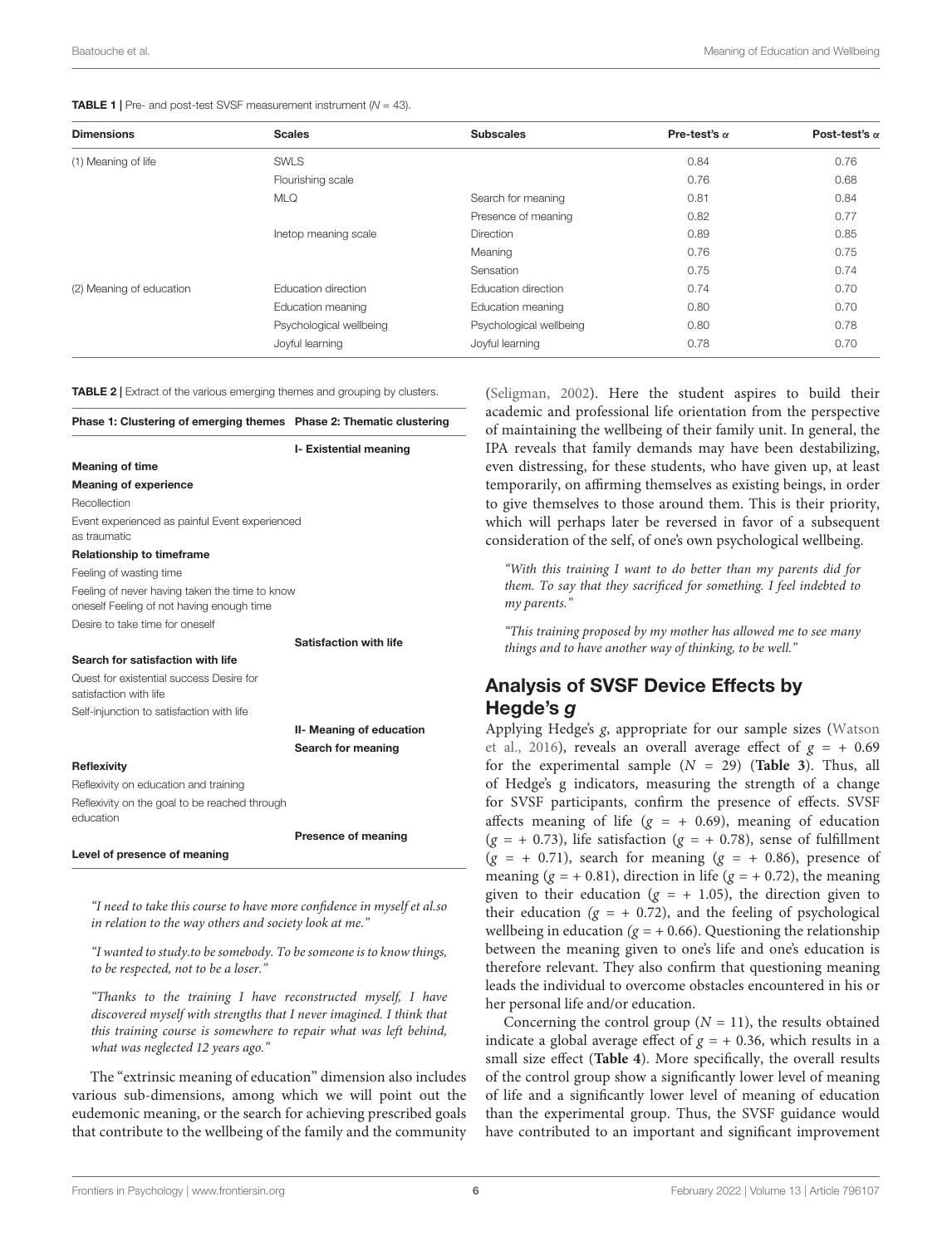#### TABLE 3 | Measurement of Hedge g effects on the experimental group.

| <b>Experimental group</b> | <b>Scales</b>           | <b>Subscale</b>     | Hedge g | Interpretation of effect |
|---------------------------|-------------------------|---------------------|---------|--------------------------|
| (1) Meaning of life       | <b>SWLS</b>             |                     | 0.78    | Medium                   |
|                           | Flourishing scale       |                     | 0.71    | Medium                   |
|                           | <b>MLQ</b>              | Search for meaning  | 0.86    | Large                    |
|                           |                         | Presence of meaning | 0.81    | Large                    |
|                           | Inetop meaning scale    | <b>Direction</b>    | 0.72    | Medium                   |
|                           |                         | Meaning             | 0.38    | Small                    |
|                           |                         | Sensation           | 0.44    | Small                    |
| (2) Meaning of education  | Education direction     |                     | 0.72    | Medium                   |
|                           | Education meaning       |                     | 1.05    | Large                    |
|                           | Psychological wellbeing |                     | 0.66    | Medium                   |
|                           | Joyful learning         |                     | 0.47    | Small                    |

Experimental sample (N = 29); g average = + 0.69; 0.01 = very small; 0.20 = small; 0.5 = medium; 0.8 = large; 1.20 = very large; and 2.00 = huge.

#### TABLE 4 | Measurement of Hedge g effects on the control group.

| <b>Experimental group</b> | <b>Scales</b>           | <b>Subscales</b>    | Hedge g | Interpretation of effect |
|---------------------------|-------------------------|---------------------|---------|--------------------------|
| (1) Meaning of life       | <b>SWLS</b>             |                     | 0.31    | Small                    |
|                           | Flourishing scale       |                     | 0.40    | Small                    |
|                           | <b>MLQ</b>              | Search for meaning  | 0.24    | Small                    |
|                           |                         | Presence of meaning | 0.65    | Medium                   |
|                           | Inetop meaning scale    | <b>Direction</b>    | 0.26    | Small                    |
|                           |                         | Meaning             | 0.04    | Very small               |
|                           |                         | Sensation           | 0.29    | Small                    |
| (2) Meaning of education  | Education direction     |                     | 0.24    | Small                    |
|                           | Education meaning       |                     | 0.06    | Very small               |
|                           | Psychological wellbeing |                     | 0.52    | Medium                   |
|                           | Joyful learning         |                     | 0.95    | Large                    |

Experimental sample (N = 11); g average = + 0.36; 0.01 = very small; 0.20 = small; 0.5 = medium; 0.8 = large; 1.20 = very large; and 2.00 = huge.

in the meaning attributed by the participants to their life and their education. Similarly, the overall results of the control group show a significantly lower level of wellbeing and life satisfaction than the experimental group. SVSF would therefore also have contributed to a significant improvement in the participants' sense of wellbeing and life satisfaction.

#### **DISCUSSION**

Our literature review has shown that students can be faced with stress leading to a feeling of malaise and a risk of losing meaning during their university education. The societal context in which they evolve changes their relationship to learning and increases the risk of the appearance of pathogenic phenomena such as workaholism, hikikomori, and burnout.

A student's wellbeing is not a luxury; it validates the meaning attributed to their plans, it reveals their psychological health, and is a predictor of their commitment. How can we foster or consolidate this wellbeing? Through reflective work on the meaning that the student attributes to their education.

Implementing an educational plan is not simply a matter of receiving education; it is often the expression of a desire to belong to the world, the expression of an existential desire.

Life history and education are intimately linked. Education appears as the realization of a work subject to unconscious inner movements and to a desire to be part of the world. Reflective work on their major life experiences allows the student to become aware of why they agreed to studying and the meaning they attribute to it. The mechanisms of choice are made manifest and potentially transformed. This promotes the stability of their educational commitment.

At the end of this research, we can consider our hypothesis H1 as valid: "Seeking the meaning of an education through a reflective guidance would increase the student's sense of psychological wellbeing by promoting more authentic choices." The quantitative data from SVSF confirms this, showing significantly strong effects for the Life Satisfaction, Flourishing and Psychological wellbeing.

Moreover, we can consider our hypothesis H2 as valid: "A reflective approach to one's life experiences would enable the student to clarify their choices and attribute a high level of meaning to their education." Our two research periods were able to confirm this, through the IPA verbatims and the SVSF quantitative data. By giving meaning to their education, objectified by distancing themselves from their emotions and beliefs, the IPA offers students the freedom to choose. As for SVSF, it shows significantly strong effects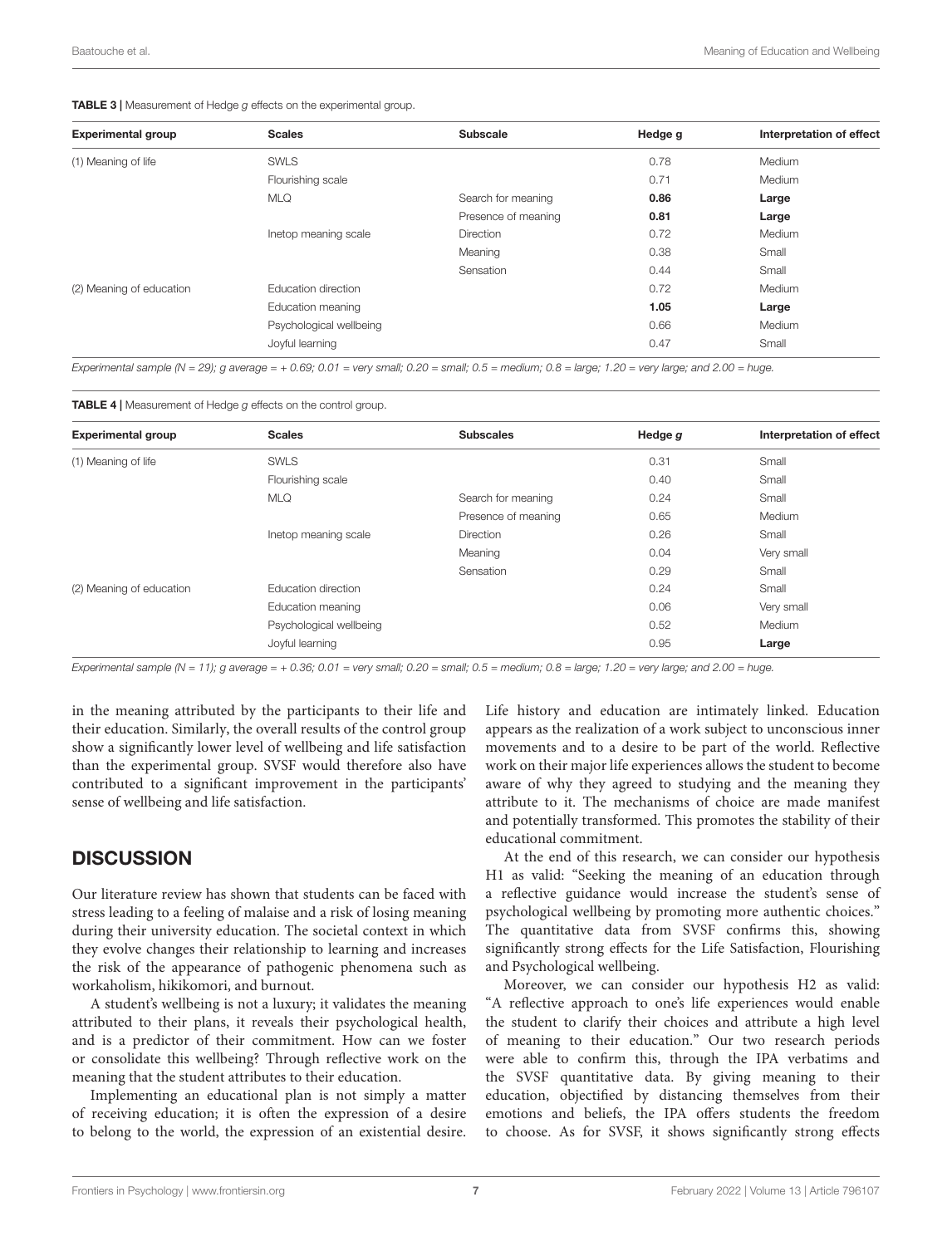for Meaning of Life and for Meaning of Training, including Education direction.

Both IPA and SVSF engage the individual in a reflexive process, a process of co-evaluation of his perception of his major life experiences (Jorro, 2005) with the aim of encouraging awareness of his essence (Husserl, 2004). During these two periods, the students were led to shed light on certain shadowy areas of their experience. They were in the position of coresearchers, people who are beings in the world (Heidegger, 1986) and who, through a reflexive posture, are able to understand their own perceptions of meaning and meaninglessness in their lives and learning experience (Merleau-Ponty, 1945).

By "capturing" the major life experiences that the student has struggled to interpret unsuccessfully on their own, agreeing to reflective work (IPA or SVSF) offers them a better educationlife balance and greater emotional stability. Indeed, in this transformative process, the sources of the student's malaise.

are discovered, and the attribution of new meanings, leading to new choices and liberating behaviors, resulting in a lightening of the mental load.

IPA, an approach to the study of complex psychological phenomena, has also proven to be a remarkable support to meaning. However, because it is rooted in a community of peers, the reflective work agreed upon in SVSF enables the individual to progress with a certain delicacy from a progressively conscious self to a secure and gratifying person in the world.

#### Practical Implications

Our research is not part of a therapeutic or prescriptive approach. It aims to lead the student to adopt an active stance, resulting in a descriptive, analytical and interpretative mental process of their lived experiences. University guidance is traditionally based on the use of psychometric assessments (e.g., interest questionnaires). The counselor then positions himself as a mediator between the tool and the student, without questioning the meaning for the student of his education. This limits the strength of a vocational choice. This is why we wish to demonstrate the potential of a guidance system to clarify the meaning of education.

Indeed, it is important in our opinion to enrich the reflection of the universities and counseling and guidance services for students. The university should support the students in the development of this meaning through concern for their psychological needs, considering also that their success depends largely on it. The challenge of providing support for meaning is to prevent any risk of loss of meaning and a feeling of malaise that can lead to a feeling of existential emptiness. Understanding one's relationship to the world, to others, to oneself, to one's education,

#### **REFERENCES**

Allouche, F. (2012). Être Libre Avec Sartre. Paris: Editions Eyrolles.

- Arnault, E. (2021). COVID-19: les étudiants face à la crise. Presse Méd. Form. 2, 113–115.
- Baatouche, N. (2020). Sens de la Formation Universitaire et Capital Culturel?: Comprendre et Prévenir le Risque de perte de sens chez L'adulte Apprenant Thèse de doctorat. Paris: HESAM.

inevitably leads the student to live a more authentic relationship with the latter and to develop a feeling of wellbeing.

#### Limitations and Futures Perspectives

It would be interesting to be able to study the potential differences in perception between learners by academic year. A breakdown by age group would also be feasible. However, such an approach would require a significant increase in our two cohorts (IPA and SVSF).

Using larger samples would also allow a comparison of the effects of a reflective approach on initial and continuing education students.

Another limitation is that this same research was conducted over one academic year. It would be interesting to develop a new timeframe by conducting the IPA interviews and the SVSF support system over a full academic cycle to test for effects and stability over a longer period (Forgues and Vandangeon-Derumez, 1999).

Finally, before starting this research, we did not specifically intend to use the IPA approach as a support device, but its potential in this respect could lead us to think of a detailed structuring between these two modes of developing reflexivity.

#### DATA AVAILABILITY STATEMENT

The raw data supporting the conclusions of this article will be made available by the authors, without undue reservation.

## ETHICS STATEMENT

Ethical review and approval was not required for the study on human participants in accordance with the local legislation and institutional requirements. The patients/participants provided their written informed consent to participate in this study.

## AUTHOR CONTRIBUTIONS

All authors conducted the literature search, analyzed and processed the data, and wrote and reviewed the manuscript.

#### ACKNOWLEDGMENTS

We would like to warmly thank the students who participated in this research.

- Baatouche, N. (2021). Sens de la formation et capital culturel: comprendre et prévenir le risque de perte de sens chez l'adulte apprenant. L'orientation Scolaire Prof. 50, 337–345.
- Baatouche, N., Maricourt, P. D., Arnoux-Nicolas, C., Lhotellier, L., and Bernaud, J. L. (2021). Dispositif Sens de la vie, sens de la formation (SVSF): accompagner des apprenants adultes dans leur élaboration de sens. L'orientation Scolaire Prof. 50, CDLXIX-CDXC. [doi: 10.4000/osp.](https://doi.org/10.4000/osp.14609) [14609](https://doi.org/10.4000/osp.14609)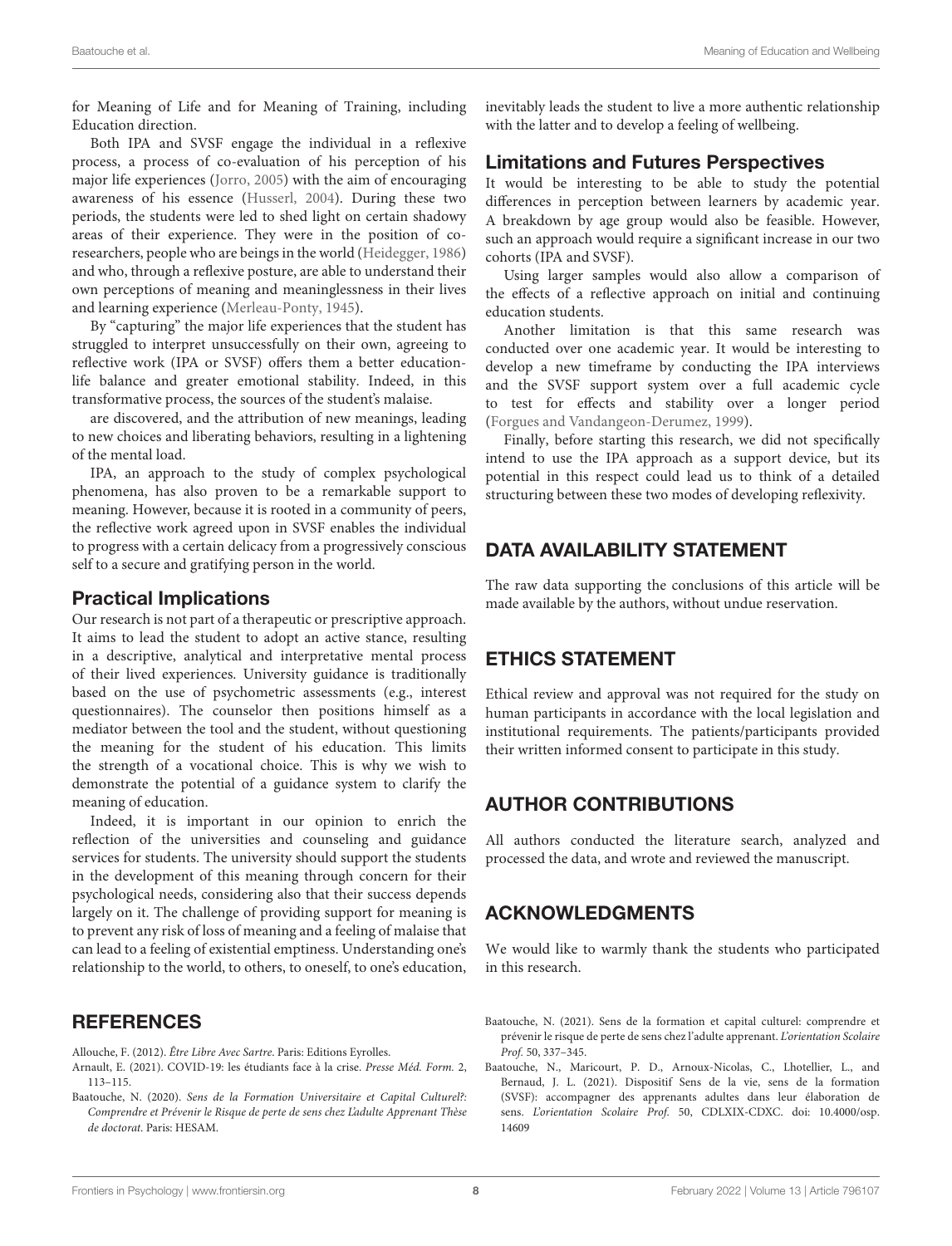- Balas-Chanel, A. (2002). L'Entretien d'explicitation. Accompagner l'apprenant vers la métacognition explicite. Rech. Éduc. 1, 81–115.
- Bauman, Z. (2013). Liquid Modernity. Cambridge: John Wiley and Sons.
- Bernaud, J. L. (2016). Le «sens de la vie» comme paradigme pour le conseil en orientation. Psychol. Fr. 61, 61–72.
- Bernaud, J.-L. (2018). Introduction à la Psychologie Existentielle. Paris: Dunod, [doi: 10.3917/dunod.berna.2018.01](https://doi.org/10.3917/dunod.berna.2018.01)
- Bernaud, J.-L. (2021). Traité de Psychologie Existentielle?: Concepts, Méthodes et Pratiques. Paris: Dunod.
- Bernaud, J.-L., Arnoux-Nicolas, C., Lhotellier, L., de Maricourt, P., and Sovet, L. (2019). Sens de la vie, Sens du Travail?: Pratiques et Méthodes de L'accompagnement en Éducation, Travail et Santé. Paris: Dunod.
- Bernaud, J.-L., Lhotellier, L., Sovet, L., Arnoux-Nicolas, C., and Pelayo, F. (2015). Psychologie de L'accompagnement?: Concepts et Outils Pour Développer le Sens de la vie et du Travail. Paris: Dunod.
- Bernaud, J.-L., Lhotellier, L., Sovet, L., Arnoux-Nicolas, C., and Moreau, F. (2020). Psychologie de L'accompagnement. Concepts et Outils pour Développer le Sens de la vie et du Travail. Paris: Dunod.
- Bloomer, M., and Hodkinson, P. (2000). Learning Careers?: Continuity and change in young people's dispositions to learning. Br. Educ. Res. J. 26, 583−597.
- Boujut, E., Koleck, M., Bruchon-Schweitzer, M., and Bourgeois, M. L. (2009). La santé mentale chez les étudiants : suivi d'une cohorte en première année d'université. Ann. Méd. Psychol. 167, 662–668.
- Bourdieu, P., and Passeron, J. C. (1971). Les Héritiers, les Étudiants et la Culture. Paris: Les Éditions de Minuit.
- Boutin, G., and Lamarre, A. M. (2008). L'analyse Réflexive. La Formation Pratique à l'Université du Québec: les Stages en Éducation Préscolaire et en Enseignement Primaire. Document Téléaccessible à L'adresse. Available online at: [http://](http://probo.free.fr/ecrits_app/analyse_reflexive_g_boutin.Pdf) [probo.free.fr/ecrits\\_app/analyse\\_reflexive\\_g\\_boutin.Pdf](http://probo.free.fr/ecrits_app/analyse_reflexive_g_boutin.Pdf) (accessed August 28, 2015).
- Bovornusvakool, W., Vodanovich, S. J., Ariyabuddhiphongs, K., and Ngamake, S. T. (2012). Examining the antecedents and consequences of workaholism. Psychol. Manager J. 15, 56–70. [doi: 10.1037/a00](https://doi.org/10.1037/a0024392) [24392](https://doi.org/10.1037/a0024392)
- Chamberlin, C. M., and Zhang, N. (2009). Workaholism, health, and selfacceptance. J. Counsel. Dev. 87, 159–169.
- Clarke, V. (2010). Review of the book « interpretative phenomenological analysis?: theory, method and research ». Psychol. Learn. Teach. 9, 56–57.
- Coutinho, M. T., Dam, U. C., and Blustein, D. L. (2008). The psychology of working and globalisation?: a new perspective for a new era. Int. J. Educ. Vocat. Guid. 8, 5–18.
- Csikszentmihalyi, M., and Csikzentmihaly, M. (1990). Flow: The Psychology of Optimal Experience, Vol. 1990. New York, N: Harper and Row.
- DeWitz, S. J., Woolsey, M. L., and Walsh, W. B. (2009). College student retention: an exploration of the relationship between self-efficacy beliefs and purpose in life among college students. J. Coll. Stud. Dev. 50, 19–34. [doi: 10.1353/csd.0.](https://doi.org/10.1353/csd.0.0049) [0049](https://doi.org/10.1353/csd.0.0049)
- Diener, E. (1984). Subjective Well-Being. Psychol. Bull. 95, 542–575.
- Diener, E. D., Emmons, R. A., Larsen, R. J., and Griffin, S. (1985). The satisfaction with life scale. J. Pers. Assess. 49, 71–75.
- Diener, E., and Tay, L. (2016). "New frontiers: societal measures of subjective wellbeing for input to policy," in Handbook of Research Methods and Applications in Happiness and Quality of Life, eds L. Bruni and P. L. Porta (Cheltenham: Edward Elgar Publishing).
- Diener, E., Wirtz, D., Biswas-Diener, R., Tov, W., Kim-Prieto, C., Choi, D. W., et al. (2009). "New measures of well-being," in Assessing Well-Being, ed. E. Diener (Dordrecht: Springer), 247–266.
- Diener, E., Wirtz, D., Tov, W., Kim-Prieto, C., Choi, D., Oishi, S., et al. (2010). New well-being measures?: short scales to assess flourishing and positive and negative feelings. Soc. Indic. Res. 39, 247–266. [doi: 10.1007/s11205-009-](https://doi.org/10.1007/s11205-009-9493-y) [9493-y](https://doi.org/10.1007/s11205-009-9493-y)
- Dumont, F. (1968). Le lieu de L'homme. Montréal, QC: HMH.
- Falissard, B. (2019). Une Forte Compétition Peut Écraser Certains Ados. Paris: Le Monde.
- Fansten, M., and Figueiredo, C. (2015). Parcours de hikikomori et typologie du retrait. Adolescence 3, 603–612.
- Forest, J., Mageau, G. A., Crevier-Braud, L., Bergeron, É, Dubreuil, P., and Lavigne, G. L. (2012). Harmonious passion as an explanation of the relation between signature strengths' use and well-being at work?: test of an intervention program. Hum. Relat. 65, 1233−1252. [doi: 10.1177/00187267114](https://doi.org/10.1177/0018726711433134) [33134](https://doi.org/10.1177/0018726711433134)
- Forgues, B., and Vandangeon-Derumez, I. (1999). "Analyses longitudinales," in Méthodes de Recherche en Management, ed. R.-A. Thiétart (Paris: Dunod), 422448.
- Gaudron, J.-P., Bernaud, J.-L., and Lemoine, C. (2001). Évaluer une pratique d'orientation professionnelle pour adultes?: les effets individuels du bilan de compétences. L'orientation Scol. Prof. 30, 485–510.
- Gergen, K. J. (2015). An Invitation to Social Construction. London: SAGE.
- Gómez González, L. A., Léger, D., Bourdages, L., and Dionne, H. (2013). Sens et Projet de vie: Une Démarche universitaire au Mitan de la vie. Québec, QC: Presses de l'Université du Québec.
- Guimard, P., Bacro, F., Ferrière, S., Florin, A., Gaudonville, T., and Ngo, H. (2015). Le bien-être des élèves à l'école et au collège. Validation d'une échelle multidimensionnelle, analyses descriptives et différentielles. Educ. Form. 88-89, 163–184.
- Heidegger, A. (1986). Etre et Temps (1927). Paris: Edition Gallimard.
- Henderson-King, D., and Mitchell, A. M. (2011). Do materialism, intrinsic aspirations, and meaning in life predict students' meanings of education? Soc. Psychol. Educ. 14, 119−134.
- Husserl, E. (2004). La Crise des Sciences Européennes et la Phénoménologie Transcendantale (G. Granel, trad.). Paris: Gallimard.
- Jaspers, K. (1989). Philosophie: Orientation dans le Monde; Éclairement de L'existence; Métaphysique. Berlin: Springer-Verlag.
- Jorro, A. (2005). Réflexivité et auto-évaluation dans les pratiques enseignantes. Mesure Éval. Éduc. 27:33.
- Kasser, T., and Ryan, R. M. (1996). Further examining the American dream: differential correlates of intrinsic and extrinsic goals. Pers. Soc. Psychol. Bull. 22, 280–287. [doi: 10.1177/014616729622](https://doi.org/10.1177/0146167296223006) [3006](https://doi.org/10.1177/0146167296223006)
- King, L. A., and Hicks, J. A. (2009). Detecting and constructing meaning in life events. J. Posit. Psychol. 4, 317–330.
- Libert, C., Chabrol, H., and Laconi, S. (2019). Exploration du burn-out et du surengagement académique dans un échantillon d'étudiants. J. Thérap. Comportementale Cogn. 29, 119–131.
- Merleau-Ponty, M. (1945). La Querelle de L'existentialisme, Novembre, 1e éd Edn. Paris: Éditions Gallimard, 88–101.
- Paivandi, S. (2018). Performance universitaire, apprentissage et temporalité des étudiants. Rev. Française Pédagogie 1, 99–116.
- Ryff, C. D. (1989). Happiness is everything, or is it? Explorations on the meaning of psychological well-being. J. Pers. Soc. Psychol. 57: 1069.
- Seligman, M. E. (2002). Positive psychology, positive prevention, and positive therapy. Handbook Posit. Psychol. 2, 3–12.
- Smith, J. A., Flowers, P., and Larkin, M. (2009). Interpretative Phenomenological Analysis?: Theory, Method and Research. London: Sage.
- Smith, J. A., and Osborn, M. (2004). "Interpretative phenomenological analysis," in Doing Social Psychology Research, ed. SAGE Publications Ltd. (London: Sage), 229−254.
- Steger, M. F., Frazier, P., Oishi, S., and Kaler, M. (2006). The meaning in life questionnaire: assessing the presence of and search for meaning in life. J. Counsel. Psychol. 53:80. [doi: 10.1037/0022-0167.](https://doi.org/10.1037/0022-0167.53.1.80) [53.1.80](https://doi.org/10.1037/0022-0167.53.1.80)
- Sylvestre, K. (2013). Les Méthodes Quantitatives en Psychologie. Qu'en est-il? doctoral dissertation. Quebec, QC: Université du Québec à Trois-Rivières.
- Ugazio, V., Guarnieri, S., and Sotgiu, I. (2018). The Family Semantics Grid III. Interactive semantic polarities in couples and families. TPM Test. Psychom. Methodol. Appl. Psychol. 25, 327–368.
- Verger, P., Guagliardo, V., Gilbert, F., Rouillon, F., and Kovess-Masfety, V. (2010). Psychiatric disorders in students in six French universities: 12-month prevalence, comorbidity, impairment and help-seeking. Soc.